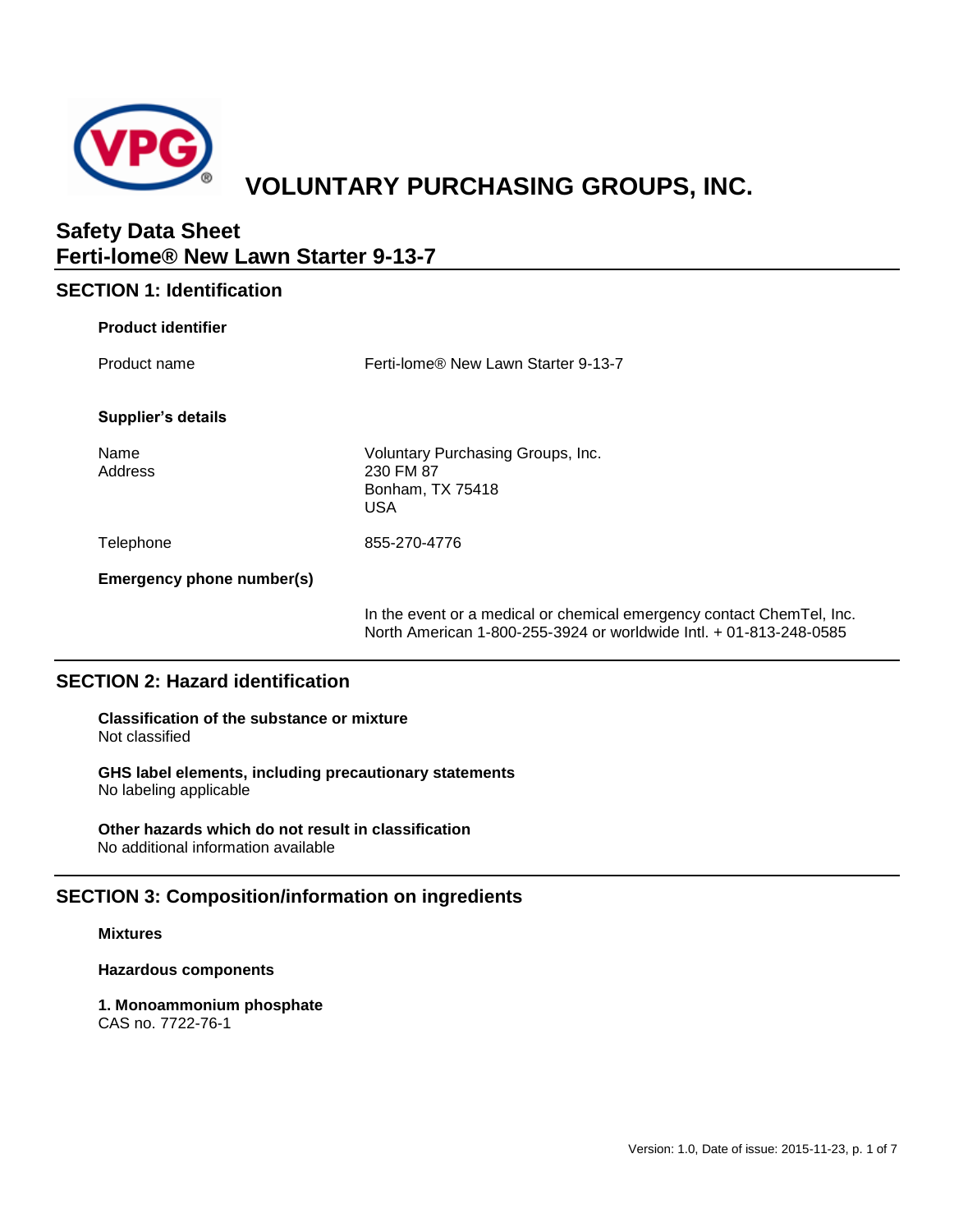# **2. POTASSIUM CHLORIDE**

CAS no. 7447-40-7

# **3. SODIUM CHLORIDE**

CAS no. 7647-14-5

#### **4. UREA**

CAS no. 57-13-6 Index no. 800180

# **SECTION 4: First-aid measures**

### **Description of necessary first-aid measures**

| General advice                                         | Call a poison control center or doctor for treatment advice. Have the Safety<br>Data Sheet, and if available, the product container or label with you when<br>calling a poison control center or doctor, or going for treatment. Never give<br>fluids or induce vomiting if a patient is unconscious or convulsing regardless<br>of cause of injury. If breathing difficulties occur, seek medical attention<br>immediately.                                                                                               |
|--------------------------------------------------------|----------------------------------------------------------------------------------------------------------------------------------------------------------------------------------------------------------------------------------------------------------------------------------------------------------------------------------------------------------------------------------------------------------------------------------------------------------------------------------------------------------------------------|
| If inhaled                                             | Move person to fresh air. If person is not breathing, give artificial respiration,<br>preferably mouth-to-mouth.<br>If breathing is difficult, give oxygen. Call a poison control center or doctor for<br>treatment advice.                                                                                                                                                                                                                                                                                                |
| In case of skin contact                                | Wash skin with soap and plenty of water for 15 to 20 minutes.<br>Call a poison control center or doctor for treatment advice.                                                                                                                                                                                                                                                                                                                                                                                              |
| In case of eye contact                                 | Hold eyes open and rinse slowly and gently with water for 15 to 20 minutes.<br>Remove contact lenses, if present, after the first 5 minutes, then continue<br>rinsing eyes.<br>Call a poison control center or doctor for treatment advice.                                                                                                                                                                                                                                                                                |
| If swallowed                                           | Do not induce vomiting.<br>Never give anything by mouth to an unconscious person.<br>Call a poison control center or doctor for treatment advice.                                                                                                                                                                                                                                                                                                                                                                          |
| Personal protective equipment for first-aid responders | Respiratory Protection: NIOSH/MSHA approved for protection against toxic<br>dusts containing quartz.<br>Ventilation: General or local exhaust to maintain employee exposure below<br>the TLV/PEL.<br>Protective Gloves: PVC or Neoprene.<br>Eye Protection: Safety glasses or goggles (ANSI Z87.1 1979)<br>Other Protective Clothing or Equipment: Apron, boots, long sleeved shirt and<br>full-length pants may be worn when<br>necessary to prevent skin contact.<br>Eye wash and shower facilities should be available. |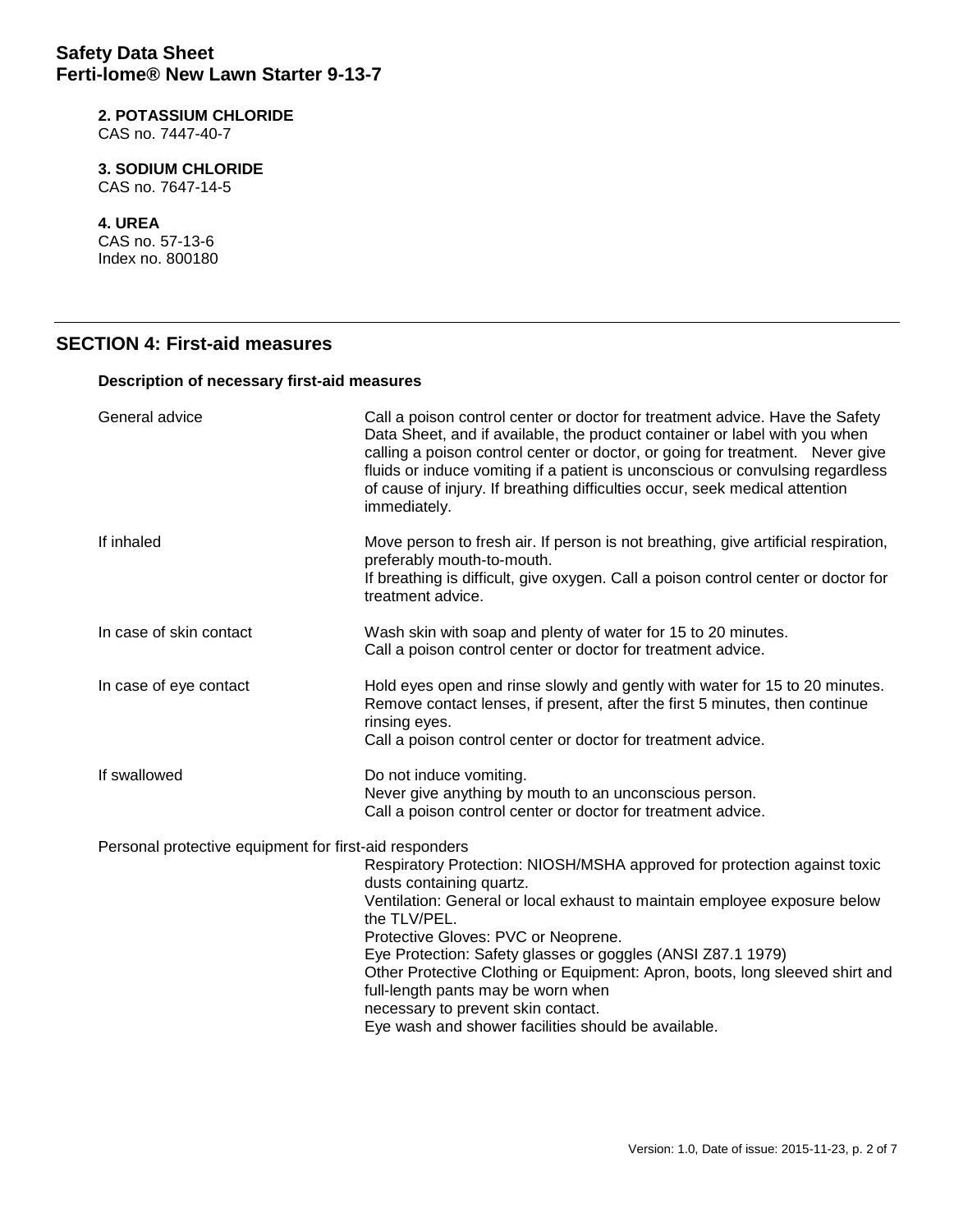# **SECTION 5: Fire-fighting measures**

#### **Suitable extinguishing media**

Foam, Water, Dry Chemical, or Carbon Dioxide

#### **Specific hazards arising from the chemical**

Decomposes upon heating to liberate ammonia. Avoid dispersion of dust in air to reduce potential explosion hazard.

#### **Special protective actions for fire-fighters**

Wear pressure-demand, self–contained breathing apparatus, (MSHA/NIOSH) approved or equivalent, and full protective gear.

Avoid inhalation of fumes and dusts.

#### **Further information**

Primary Routes of Exposure and Target Organs: Skin contact, inhalation, eye contact, ingestion

# **SECTION 6: Accidental release measures**

#### **Personal precautions, protective equipment and emergency procedures**

Respiratory Protection: NIOSH/MSHA approved for protection against toxic dusts containing quartz. Ventilation: General or local exhaust to maintain employee exposure below the TLV/PEL. Protective Gloves: PVC or Neoprene. Eye Protection: Safety glasses or goggles (ANSI Z87.1 1979)

Other Protective Clothing or Equipment: Apron, boots, long sleeved shirt and full-length pants may be worn when necessary to prevent skin contact.

#### **Environmental precautions**

Avoid the generation of dusts. Prevent release to sewers or waterways in accordance with all applicable federal, state, and local environmental regulations.

#### **Methods and materials for containment and cleaning up**

Sweep up, vacuum the material and transfer to the original container, or to a sealed, labeled container. Residue may be washed away with water. Dispose of in accordance with Federal, State, and local regulations.

## **SECTION 7: Handling and storage**

#### **Precautions for safe handling**

Store in a cool, dry place, ventilated and out of direct sunlight.

#### **Conditions for safe storage, including any incompatibilities**

Corrosive to cast iron and aluminum.

# **SECTION 8: Exposure controls/personal protection**

## **Appropriate engineering controls**

Ventilation: General or local exhaust to maintain employee exposure below the TLV/PEL.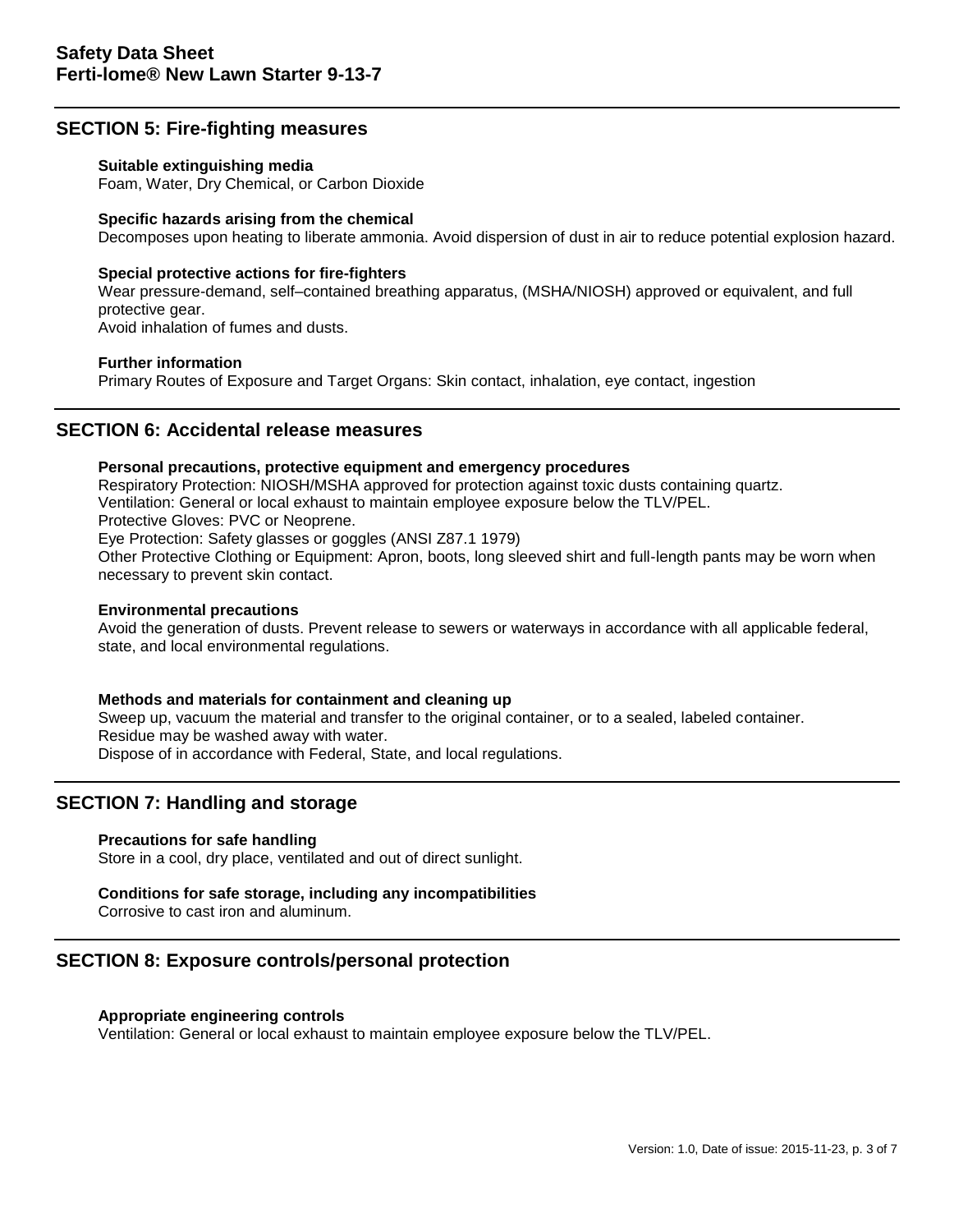#### **Individual protection measures, such as personal protective equipment (PPE)**

#### **Eye/face protection**

Safety glasses or goggles (ANSI Z87.1 1979)

#### **Skin protection** PVC or Neoprene gloves

#### **Body protection**

Apron, boots, long sleeved shirt and full-length pants may be worn when necessary to prevent skin contact. Eye wash and shower facilities should be available.

### **Respiratory protection** NIOSH/MSHA approved for protection against toxic dusts containing quartz.

# **SECTION 9: Physical and chemical properties**

#### **Information on basic physical and chemical properties**

| Appearance/form<br>Odor                 | Multicolored granules<br>slight chlorine odor |
|-----------------------------------------|-----------------------------------------------|
| Odor threshold                          |                                               |
| рH                                      |                                               |
|                                         |                                               |
| Melting point/freezing point            |                                               |
| Initial boiling point and boiling range | Does not apply                                |
| Flash point                             |                                               |
| Evaporation rate                        | Does not apply                                |
| Flammability (solid, gas)               | Not flammable                                 |
| Upper/lower flammability limits         |                                               |
| Upper/lower explosive limits            |                                               |
| Vapor pressure                          | Does not apply                                |
| Vapor density                           | Does not apply                                |
| Relative density                        |                                               |
| Solubility(ies)                         | Appreciable                                   |
| Partition coefficient: n-octanol/water  |                                               |
| Auto-ignition temperature               |                                               |
| Decomposition temperature               |                                               |
| Viscosity                               |                                               |
| <b>Explosive properties</b>             |                                               |
| Oxidizing properties                    |                                               |

#### **Other safety information**

Percent Volatile by Volume: <1% Reactivity in Water: Will not evolve flammable or toxic gases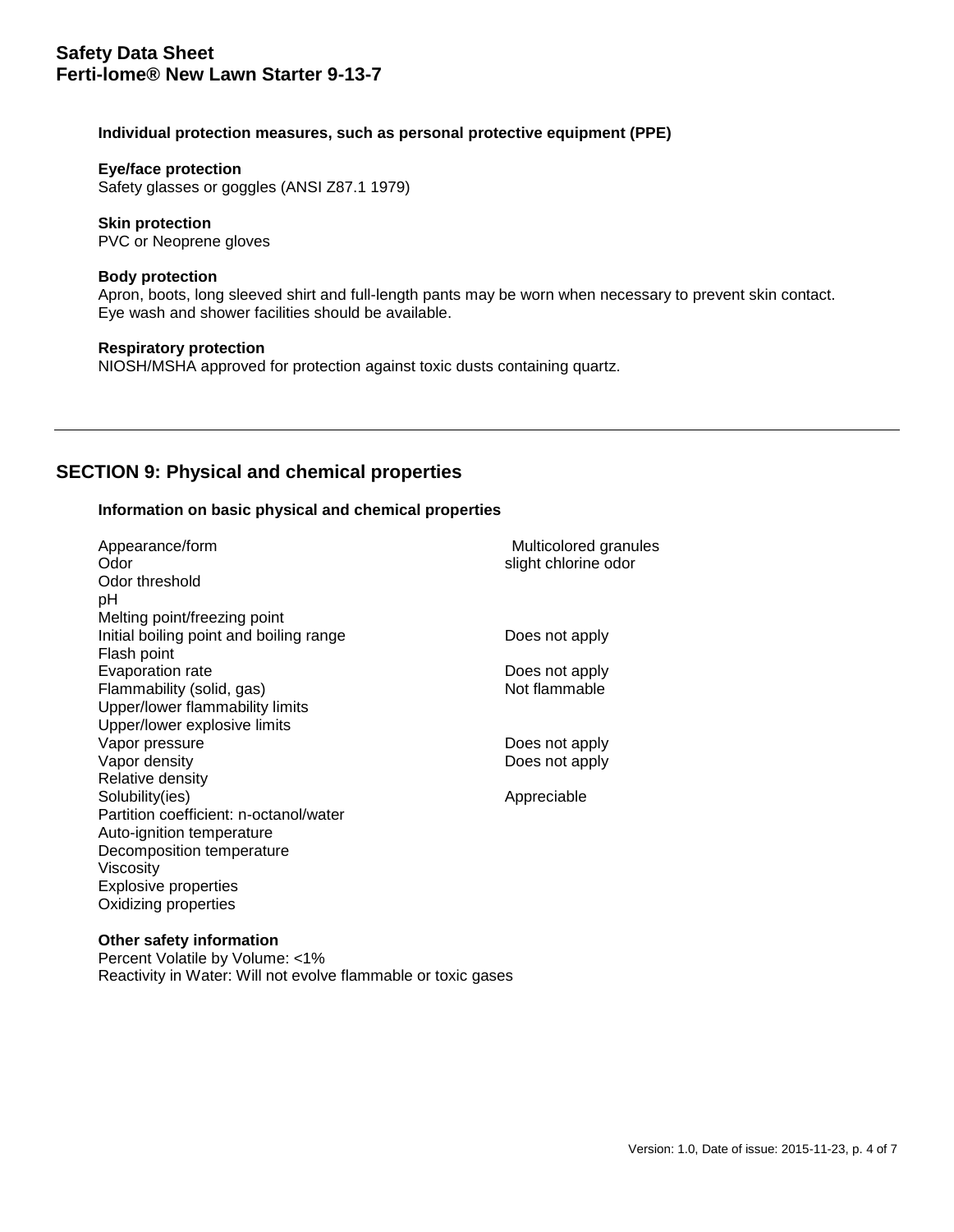# **SECTION 10: Stability and reactivity**

**Reactivity Stable** 

**Chemical stability** Stable

**Possibility of hazardous reactions** Hazardous Polymerization: May occur

**Conditions to avoid** Decomposes upon heating. Avoid heating or direct exposure to sunlight.

**Incompatible materials** Strong oxidizers and alkalis

**Hazardous decomposition products**

Ammonia, phosphorous oxides, cyanuric acid, cyanic acid and carbon dioxide.

# **SECTION 11: Toxicological information**

### **Information on toxicological effects**

#### **Acute toxicity**

Medical Conditions Generally Aggravated by Exposure: Disorders of respiratory system, dermatitis or other skin disorders.

#### **Skin corrosion/irritation**

Skin contact may result in local irritation.

**Serious eye damage/irritation** Eye contact may result in local irritation.

#### **Respiratory or skin sensitization**

Ingestion of large quantities may cause symptoms of non-specific irritation of the gastrointestinal tract; nausea, vomiting, cramps, and diarrhea. Inhalation of high concentrations may result in upper respiratory tract irritation. Inhalation of dust may permanently damage the lungs and result in the development of pneumoconiosis, silicosis, or other respiratory disorders.

**Germ cell mutagenicity** No data available.

**Carcinogenicity** No data available.

**Reproductive toxicity** No data available.

**STOT-single exposure**

No data available.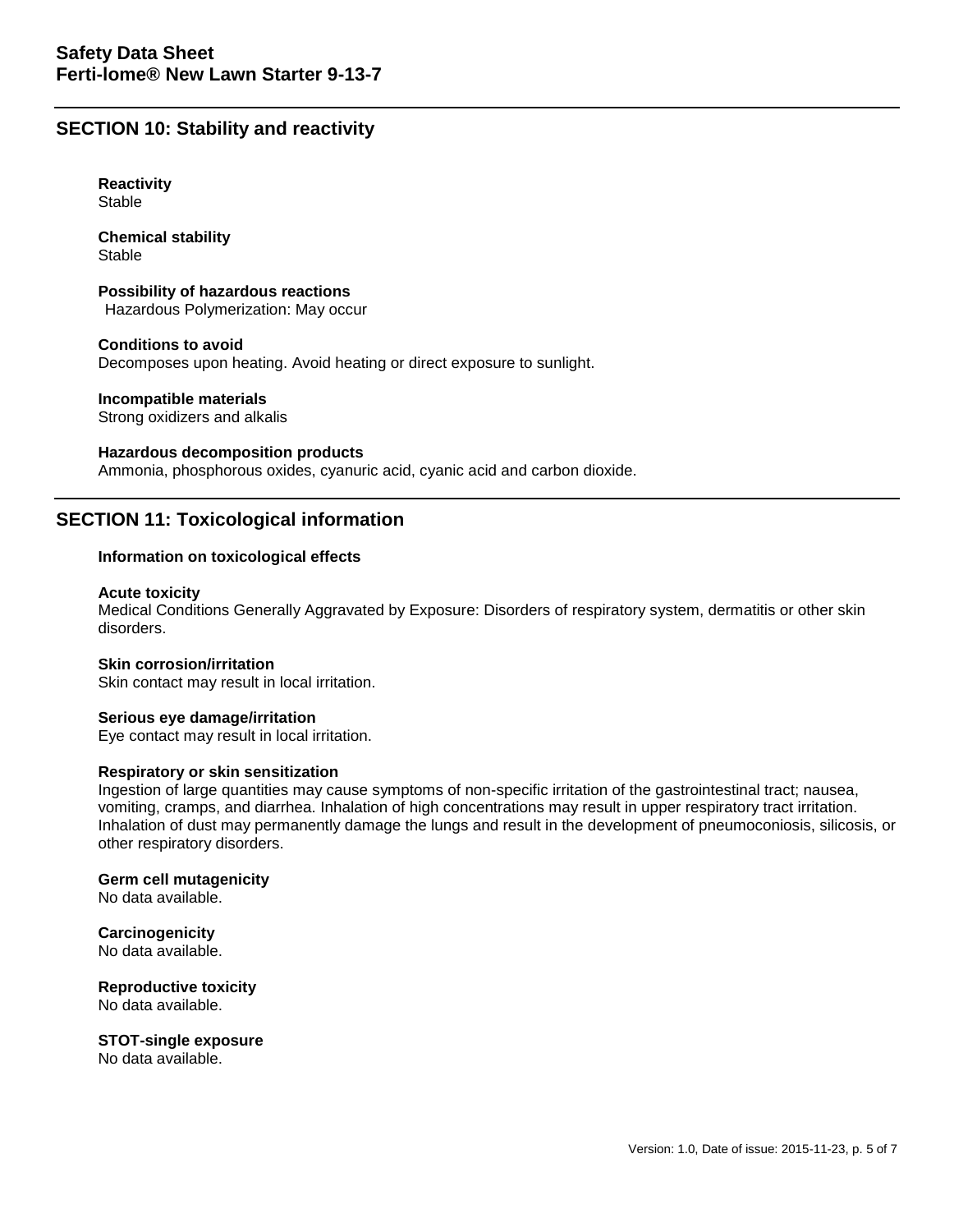#### **STOT-repeated exposure**

No data available.

## **Additional information**

Other Exposure Limits: ACGIH TLV for nuisance dusts =  $10 \text{ ma/m}$ 3 OSHA PEL for nuisance dusts = 15mg/m3

NTP: No IARC: No OSHA: No

# **SECTION 12: Ecological information**

**Toxicity** None Expected

**Persistence and degradability**

No data available.

**Bioaccumulative potential** This material shows no bioaccumulation effect or food chain concentration toxicity

**Mobility in soil** Minimal mobility in soil.

**Results of PBT and vPvB assessment** No data available.

**Other adverse effects** No data available.

# **SECTION 13: Disposal considerations**

#### **Disposal of the product**

If wastes and/or containers cannot be disposed of according to the product label directions, disposal of this material must be in accordance with your local or area regulatory authorities. This information presented below only applies to the material as supplied. The identification based on characteristic(s) or listing may not apply if the material has been used or otherwise contaminated. It is the responsibility of the waste generator to determine the toxicity and physical properties of the material generated to determine the proper waste identification and disposal methods in compliance with applicable regulations. If the material as supplied becomes a waste, follow all applicable regional, national and local laws.

## **SECTION 14: Transport information**

**DOT (US)** Not regulated

**IMDG** Not regulated